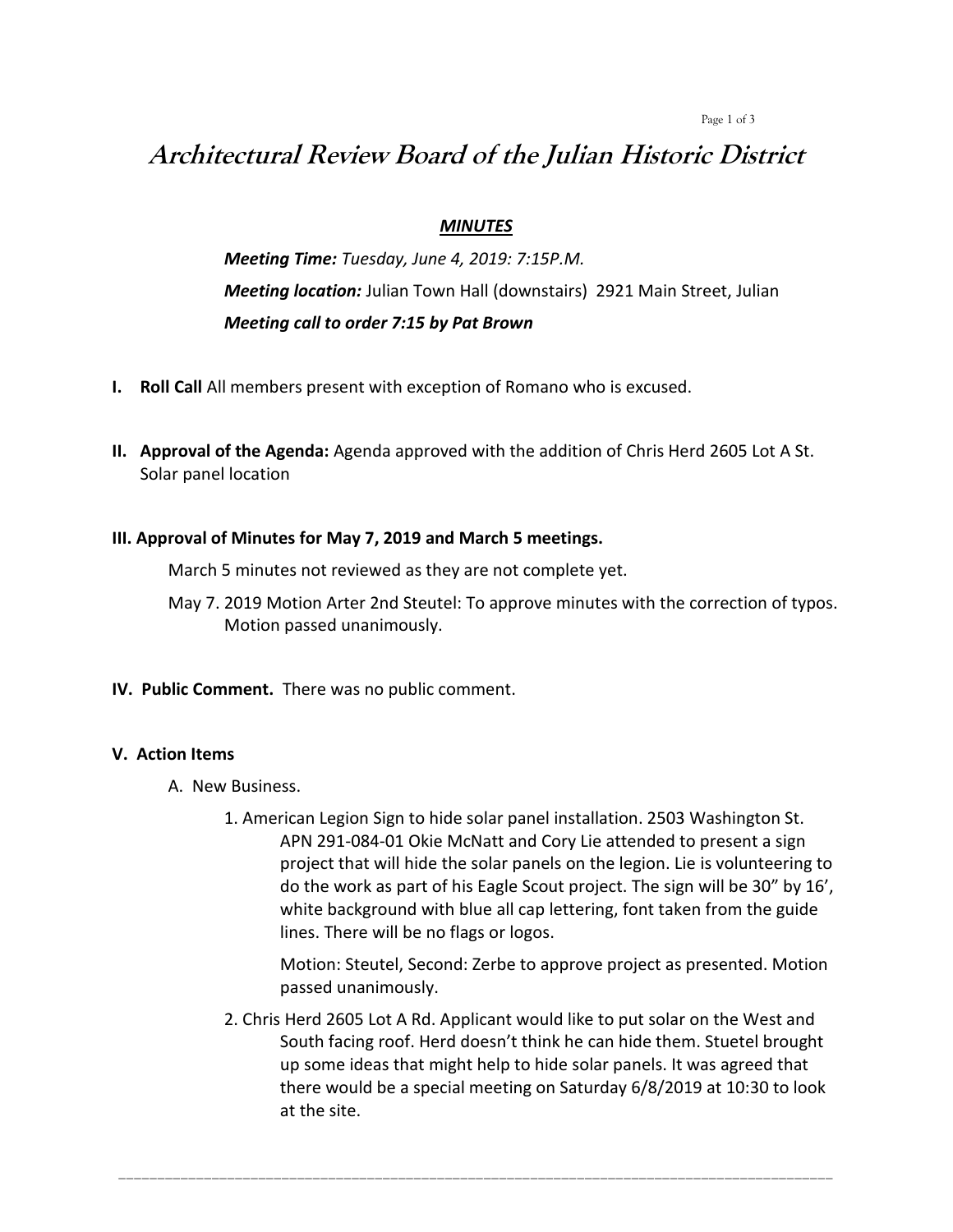3. Cara Hopkins. New residence, Second St. above Cape Horn. APN 291-110-03 Site Plan Review. Plans were reviewed and suggestions were made by the board.

> Motion: Arter, Second: Stuetel. Brown will pass the groups comments concerning the plans on to the property owner and the architect. Plans need more detail. Motion passed unanimously. Brown abstained.

4. County Barn. Siding and trim colors. 1471 Hollow Glen Rd.

APN: 291-122-20 They would like to use Roycroft Brass for the base and Polished Mahogany for the trim from the Sherwin Williams Craftsman pallet.

Motion: Zerbe, Second: Stuetel : To approve colors as submitted. Motion passed unanimously

#### B. Old Business.

- 1. Joseph Fares, Lot A Rd. APN 291-023-19,20,21 Applicant did not attend.
- 2. Quecho Restaurant exterior colors and use of tiles as street numbers. 2603 11 "B" St. Cara. APN 291-085-19 Applicant did not attend.
- 3. Julian Beer Company 2315 Main St. APN 291-040-67 Extension of the Bailey House garage, signs, solar panels, exterior modifications to buildings and site. Jeremy asked the ARB to extend the garage 10' to 15" towards the street. He believes that the garage is not historic. He also asked if the ARB would consider using the Tesla textured solar roof tile. They would like to put a 12' X 40" deck on the front of the barn. Jeremy presented a 15' tall sign for in front of the building that would be installed perpendicular to the street. The board decided to add the Beer company to the agenda of the special meeting to be held on June 8th. The board would walk the site.
- 4. Seat 6 appointment. ARB approval of Chamber of Commerce selection of Herb Dackerman for seat 6.

Motion: Steutel, Second: Zerbe: To approve the county appointment of Dackerman. Motion passed unanimously.